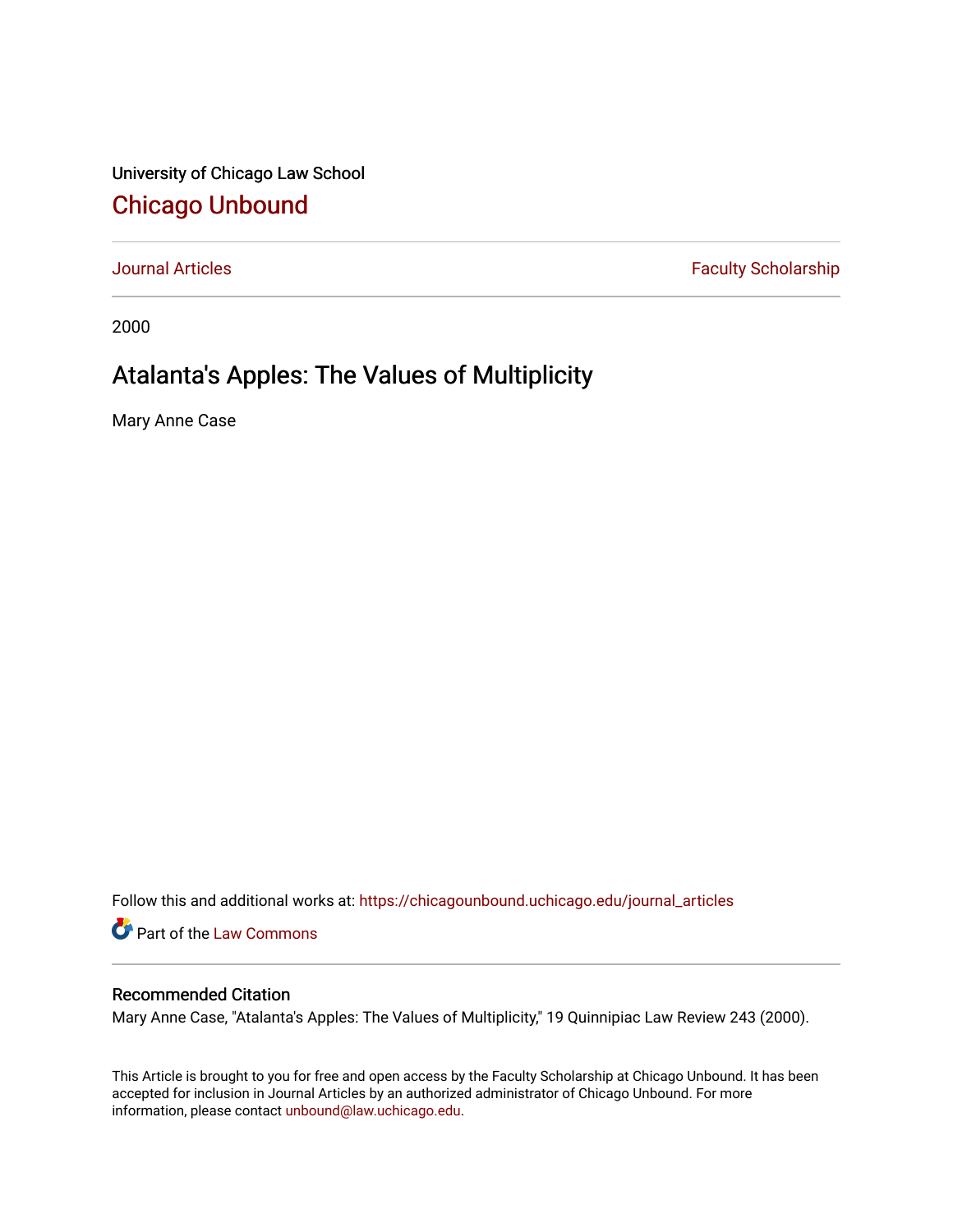**Volume 19 Number 2**

 $\sum_{2000}^{\text{Volume 19}}$  QLR

# **Symposium**

## **The Works of Martha C. Nussbaum**

### ATALANTA'S APPLES: THE VALUES OF MULTIPLICITY'

#### *By Mary Anne Case*

In this paper, I shall enlist both examples and arguments from the work of Martha Nussbaum in a campaign I have long been waging for what, with some trepidation, I have been calling multiple orgasm scholarship. I began this campaign after one too many experiences of being asked by other scholars, "What is your claim?" and having my response that **I** had several treated as tantamount to an acknowledgement of failure. Good scholarship is often expected to be,

<sup>1.</sup> I have been waging the campaign described herein in cocktail party conversation among legal academics for many years. Among the many who listened to me prattle on, I am particularly grateful to Amy Adler, Barry Adler, Ian Ayres, Jack Balkin, Janet Halley, John Harrison, Laurie Hollander, Alan Hyde, John Jeffries, Jody Kraus, Julia Mahoney, Linda McClain, Denise Morgan, Todd Preuss, Bill Stuntz, and Kenji Yoshino for their critical engagement in helping me develop these ideas. I am also most grateful to Martha Nussbaum for her encouragement and patience, and to the organizers and participants in the Third Conference on Law and Philosophy at Quinnipiac Law School, on the Work of Martha Nussbaum, particularly Brian Bix, Jennifer Brown, Linda Meyer, Joel Paul, Cass Sunstein, and Robin West.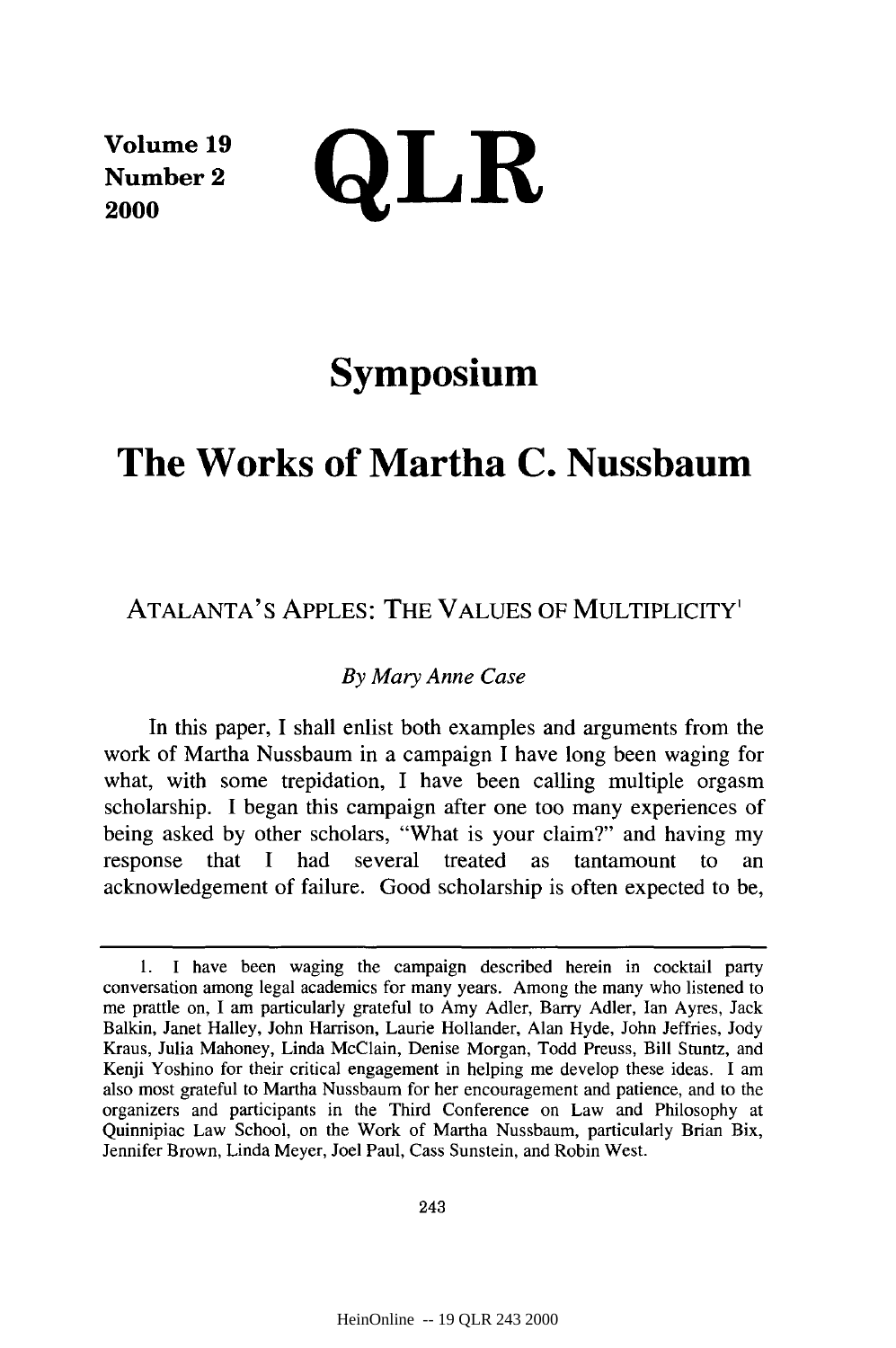not only focused and direct, but singular in its aim. Its trajectory should be simply to rise, climax, fall and be done. Anything more polyvalent risks being viewed as too diffuse-as scholarship that, to continue the sexual metaphor, may just want to be held.<sup>2</sup> The desired objective all too often seems to be to roll the universe into a ball and lead it to give one overwhelming answer, whether that answer is efficiency or equal concern and respect or utility maximization. The emphasis on multiplicity in the work of Martha Nussbaum is a refreshing change. Consider, for example, in Nussbaum's work on quality of life, the claim that humans should attain, not just one, but at least ten basic functional capabilities, each of which is itself multiplicitous and none of which can fruitfully be reduced to another. This emphasis on substantive multiplicity is complemented by an appreciation for methodological multiplicity. For example, in her work on form and content in philosophy and literature, Nussbaum argues in favor of embracing complexity and variety and resisting single, simple reductive theories.

From the time of Greeks on down, the association of the one with males and the many with females may have caused the many to be undervalued. This tendency is one both Nussbaum and I consider it important to resist. At the beginning of *The Fragility of Goodness,* Nussbaum sets forth two gendered "normative conceptions of practical rationality," each of which, she argues, finds articulation in tragedy. Similarly, I shall argue that both single and multiple orgasm scholarship have long had their place in law, but that the virtues of multiplicity could use greater recognition. I shall conclude with some feminist readings of the myth of Atalanta's apples.

<sup>2.</sup> In resorting to this imagery, I do not wish to elevate orgasms categorically over being held, either literally or metaphorically. Simply being held has its pleasures. *Cf* Ann Landers, *Cuddling Or 'The Act'? This Time Men Respond,* S. **BEND** TRIB., Nov. 26, 1995, at F3; Ann Landers, *Overwhelming Response to Survey,* **CHATTANOOGA** FREE PRESS, Nov. 26, 1995, at L6 (reporting that more than 70% of females surveyed but fewer than 10% of male respondents preferred just being held to sexual intercourse). And certain fine works of scholarship, for example some forms of thick description, may be difficult to reduce to one or even several discrete claims without therefore being less valuable. One reason for the skewed proportions reported by Landers may be the comparatively small percentage of women who achieve orgasm from intercourse. For survey data on female orgasm, see SHERE HITE, THE HiTE REPORT: A **NATIONWIDE STUDY** ON FEMALE SEXUALITY (1976) (reporting that 26% of females surveyed said they "ha[d] orgasm regularly from intercourse" and 24% said "d[id] not orgasm from intercourse" at all); EDWARD O. **LAUMANN ET AL.,** THE SOCIAL **ORGANIZATION** OF SEXUALITY: **SEXUAL PRACTICES IN** THE **UNITED** STATES 116-17 tbl. 3.7 (1994) (reporting that 75% of male respondents, but only 28.6% of female respondents said that they "always had an orgasm" during sex with their primary partner over the past year).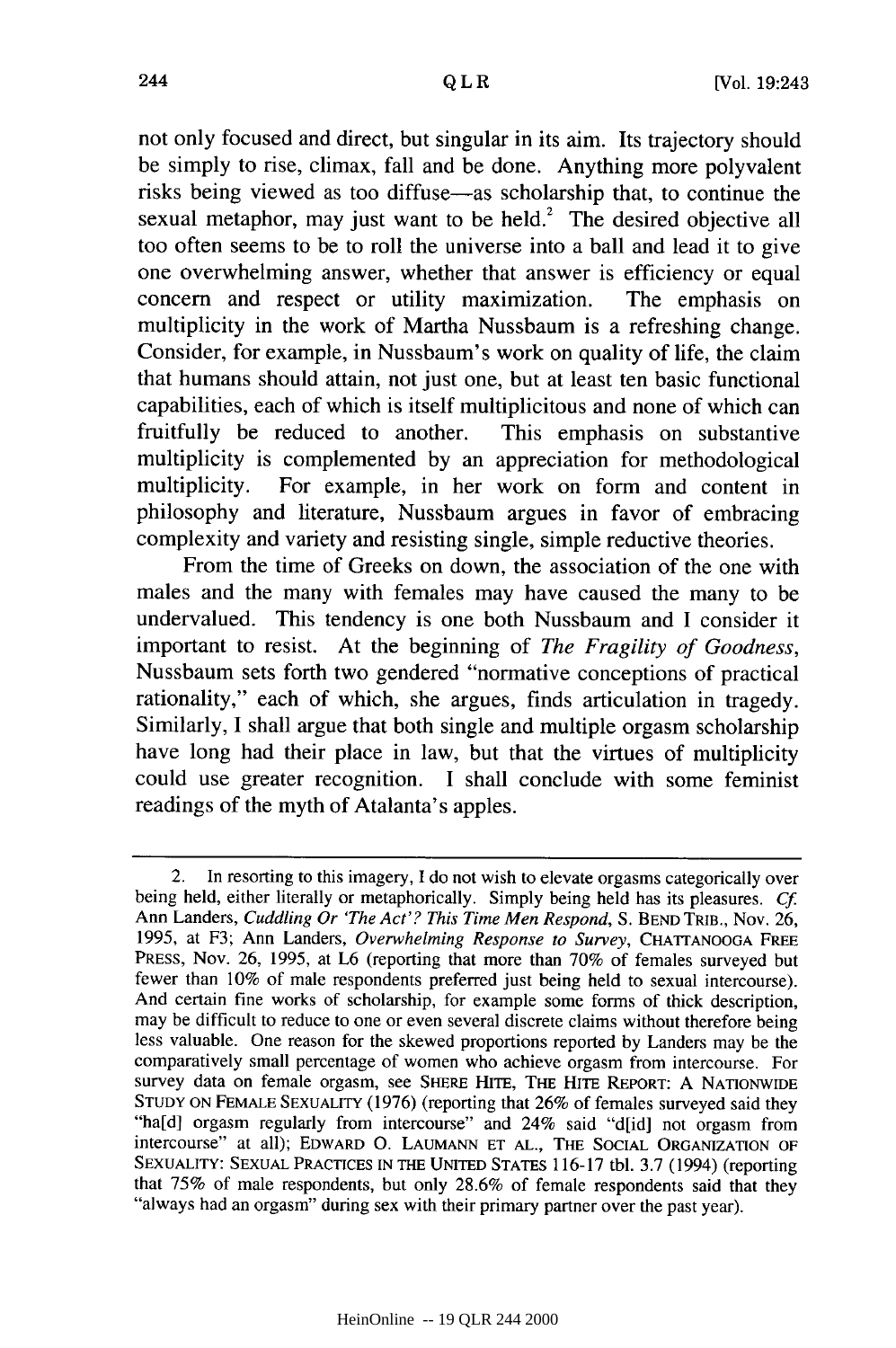Before exploring further the values of multiplicity in the work of Martha Nussbaum and in the law and scholarship more generally, let me, at the risk of multiplying metaphors past the point of usefulness, try another set of images for what I have in mind that may be less distracting than the sexual ones. Imagine scholarship to be like a road.<sup>3</sup> Consider first a broad highway, plowing through the landscape without taking any account of its contours, $4$  a highway shielded from anything going on in the surrounding countryside by concrete dividers that prevent noise from penetrating and the eye from being distracted, whose broad grassy median strip is broken up only by a series of billboards announcing the distance to some advertised attraction-200 miles to Peanut Museum, 10 miles to Peanut Museum, Peanut Museum Next Right, You've Just Missed the Peanut Museum....' This sort of highway follows the scholarly model of focusing on a single "minimum publishable unit," saying what you're going to say about it, saying it, then saying what you've said. Now consider a more or less parallel road, with the same beginning and end points, but this road winds its way through the countryside, taking into account the natural contours of the landscape, with nothing to screen the traveler from whatever he or she may pass along the way. On this latter road, the Peanut Museum will be just one of many sights at which the traveler may choose to

<sup>3.</sup> In his review of Posner's *Economic Analysis of Law,* Arthur Leff pursued yet another, related set of metaphors, centered on the traveler rather than the road. Leff described Posner's book as a picaresque novel, in which the "the eponymous hero sets out into a world of complexity," which he subdues through the force of his unchanging, single vision. Arthur Allen Leff, *Economic Analysis of Law: Some Realism About Nominalism,* **60** VA. L. REv. 451 (1974). If economic analysis is a picaresque novel, perhaps feminist theory is a Bildungsroman, in which the central character does indeed grow in self-awareness, develop and change as she encounters the world around her.

*<sup>4.</sup> Cf.* C. DAY LEWIS, *Sheepdog Trials in Hyde Park, in* **SELECTED POEMS** 108. 108-09 (1967) ("An abstract game. What can the sheepdog make of such simplified terrain?-no hills, dales, bogs, walls, tracks, only a quarter-mile plain of grass, dumb crowds like crowds on hoardings around it .... Well, the dog is no landscape-fancier: his whole concern is with his master's whistle, and of course with the flock-sheep are sheep anywhere for him.... What's needfully done in the solitude of sheep-runs-Those tough, real tasks-become this stylised game, a demonstration of intuitive wit kept natural by the saving grace of error.").

<sup>5.</sup> **I** have in mind, quite concretely, the stretch of 1-64 through Virginia and the Carolinas, where the dull vegetation of the median strip is broken up only by intermittent billboards announcing the number of miles (initially measured in the hundreds) to an establishment called South of the Border. **I** should note, that, notwithstanding this preparation, **I** drove past South of the Border the first time without stopping or even being seriously tempted to stop.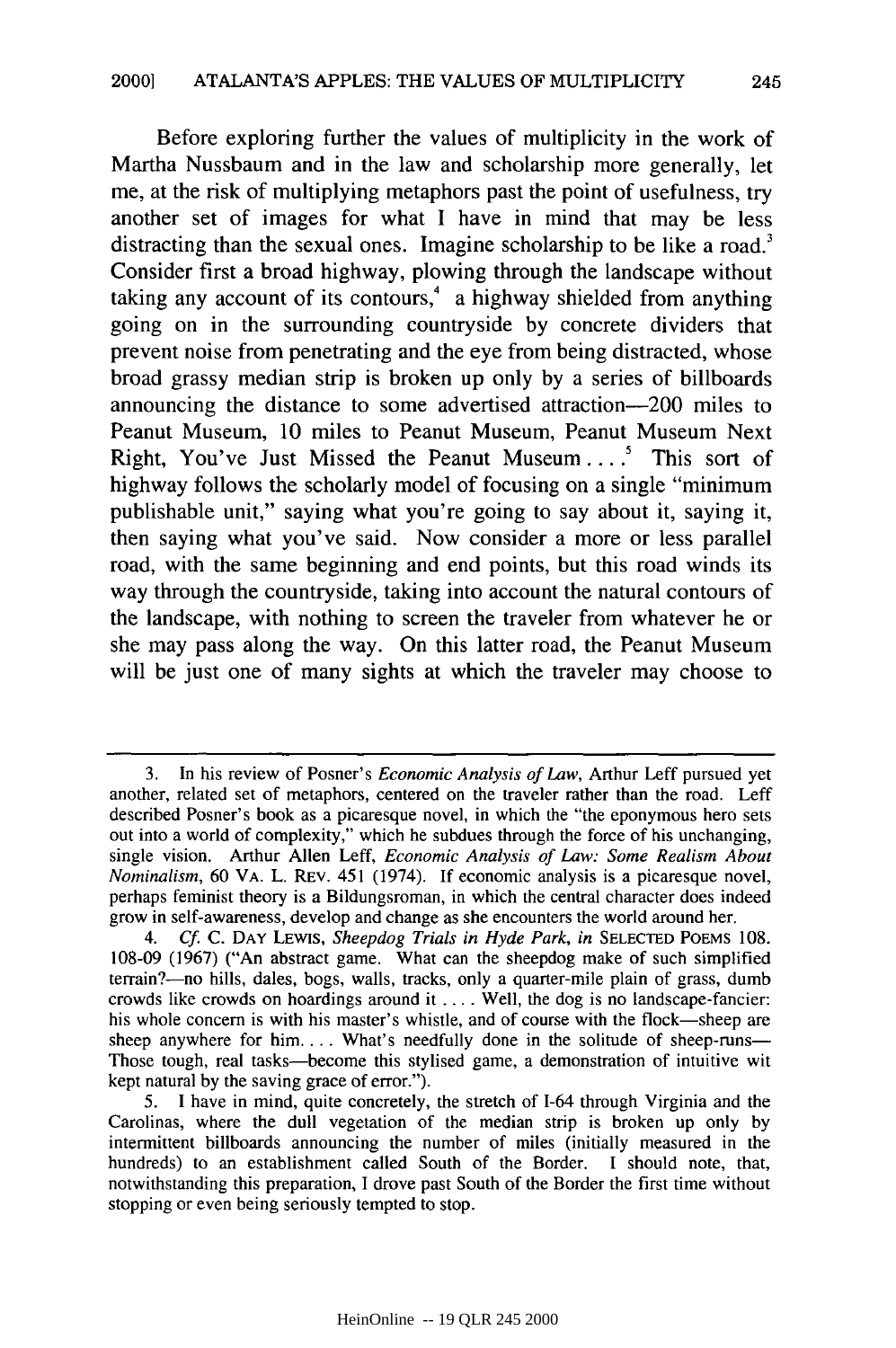pause; the journey may be slower, but it may also be more interesting.<sup>6</sup> The former is the sort of highway on which armies march best, the latter may suit pilgrims. There is, undeniably, a use for both sorts of roads,<sup>7</sup> and a scheme of urban renewal that seeks to replace all of the latter with the former<sup>8</sup> is, in my view, misguided. Nussbaum has made much the same point when it comes to scholarship. The gravamen of *Love's Knowledge* is that different styles of writing are suited to different subjects. Nussbaum's praise of multiplicity goes far beyond the stylistic, however.

Nussbaum's commitment to the values of multiplicity dates back to her earliest scholarly writing. On the very first page of the book that grew from her dissertation, *Aristotle's De Motu Animalium*,<sup>9</sup> she notes approvingly that, "One of the greatest virtues that distinguishes [Aristotle] from his philosophical predecessors is his reluctance to press for a single answer when the evidence points to several, or to apply incautiously in one area a solution that had been found promising in another." Later in the same work,<sup>10</sup> Nussbaum has Democritus take issue with Aristotle's claim that, "Since there are four kinds of explanations, the natural scientist ought to know about all of them." Instead, Democritus insists,

a single account is evidently better, and more scientific than a plurality **...** Can't you see that a simple pruning out of all that otiose material would put your really scientific work in a better light? **...** Or are you determined to remain attached to your methodological principle that we should not have just one simple account where we can have a plurality?

The voice of Democritus is the familiar voice of the critic of what I have called multiple orgasm scholarship, urging the scholar to cut back to a single claim. It is clear at this early stage, and will become clearer in

<sup>6.</sup> Scholarship following this latter path is often dismissed as "nonlinear," although, beyond Euclidean geometry, not all lines are straight.

<sup>7.</sup> Cf Leff, *supra* note 3, at 468 ("It is not going to help matters much if I attempt to substitute for Posner's extremely careful version of what I take to be the essentialist fallacy ('the *real* explanation of this social practice is') my own less careful avatar of the holistic fallacy ('this practice can only be explained in the context of all the dynamics of the entire society'). If the first is overly arid, the second is a swamp."); Martha C. Nussbaum, *Still Worthy of Praise,* 111 HARV. L. REV. 1776, 1795 (1998) ("There are many different ways to write philosophy **well...").**

<sup>8.</sup> Consider, for example, Haussman's construction of the boulevards of Paris.

<sup>9.</sup> MARTHA **CRAVEN** NusSBAUM, ARISTOTLE's DE MoTU **ANIMALIUM** ch. XV (1978).

<sup>10.</sup> *See id.* at 67ff.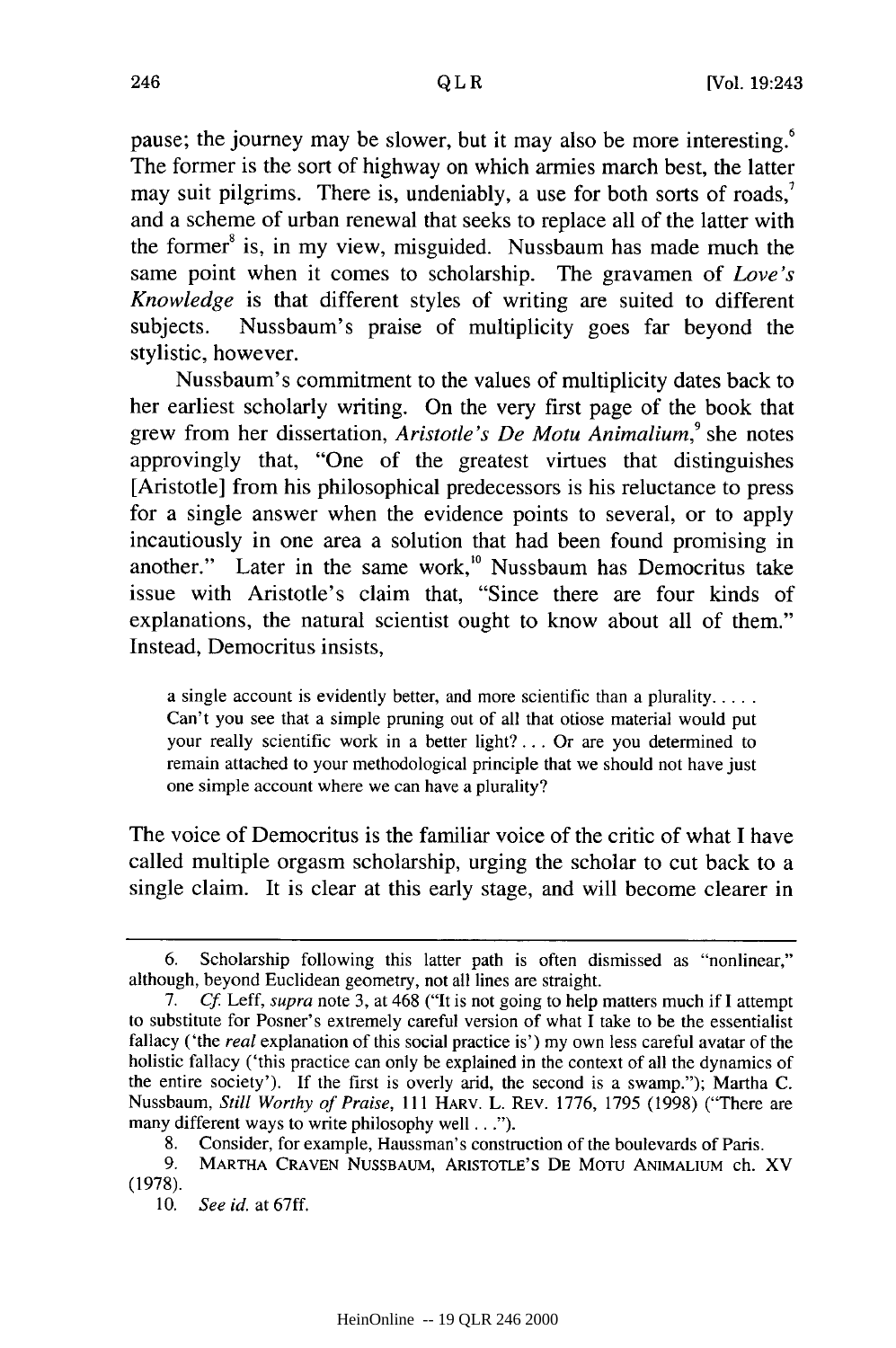works like *Poetic Justice,* discussed below, that Nussbaum stands with Aristotle in refusing to "equate 'scientific' with 'reductionist."'

Also there from the beginning, and also Aristotelian, is a commitment to substantive as well as methodological multiplicity. Long before her capabilities theory was a glimmer on the horizon, Nussbaum insisted, with Aristotle, that, "[w]e want a life that uses all our capacities," both those we share with beasts and those uniquely human, and thus in "the account of the virtues the ascetic is as defective as the excessively sensual.""

By the time of the *Fragility of Goodness,* Nussbaum had more explicitly linked methodological and substantive multiplicity, more clearly endorsed them, and begun to discuss them in gendered terms. Both the association of the many with females and its devaluing in comparison to the one are of ancient origin. The Pythagorean table of opposites, set out in *Aristotle's Metaphysics,* opposes, inter alia, One/Male/Straight/Light/Good to Many/Female/Curved/Dark/Bad.<sup>12</sup> In a similar table at the outset of *Fragility,* Nussbaum retains the gendered associations, but tries to complicate, if not reverse, the valence, and to break down the simplicity of the dichotomy.<sup>13</sup> She there describes "two normative conceptions of human practical rationality." The first conceptualizes the "agent as hunter, trapper, male, . **.** . active," the soul as hard; trust in only the stable and immutable, intellect as sunlight and

*<sup>11.</sup>* **Id.** at **106.**

<sup>12.</sup> *See* ARISTOTLE'S METAPHYSICS bk. I, ch. 5 (Richard Hope trans., Columbia University Press 1952). The remaining cognates are limit/odd/right/resting/square and unlimited/even/left/moving/oblong. *See* Sabina Lovibond, *An Ancient Theory of Gender: Plato and the Pythagorean Table, in* WOMEN IN ANCIENT SOCIETIES: AN ILLUSION OF THE NIGHT 88 (Leonie Archer et al. eds., 1994) (discussing Plato's valuing of "haplotes" (singleness) over plurality and indeterminacy, even the "attractive" multiplicity of democracy, a "form of government like an embroidered garment **...** spangled with every different way of life").

<sup>13.</sup> The retention of complexity as well as the breaking down of dichotomies are more generally themes of *Fragility.* Thus, for example, Nussbaum criticizes the tendency to treat cases involving the categories "moral" and "non-moral" as "fall[ing] into two neatly demarcated and opposed categories."

Our intuitive sketch, by contrast, suggests that in everyday life we find, instead, a complex spectrum of cases, interrelated and overlapping in ways not captured by any dichotomous taxonomy. If eight features are all of possible relevance to the description and assessment of conflicts, we could well discover that one case exhibits (the second member of) my first, third and sixth contrasts; another (the second member of) the second, seventh and eighth; and so on. We do not want to rule out or obscure this possibility.

MARTHA C. **NUSSBAUM,** THE FRAGILITY OF **GOODNESS: LUCK AND ETHICS IN** GREEK TRAGEDY **AND** PHILOSOPHY 29 (1986).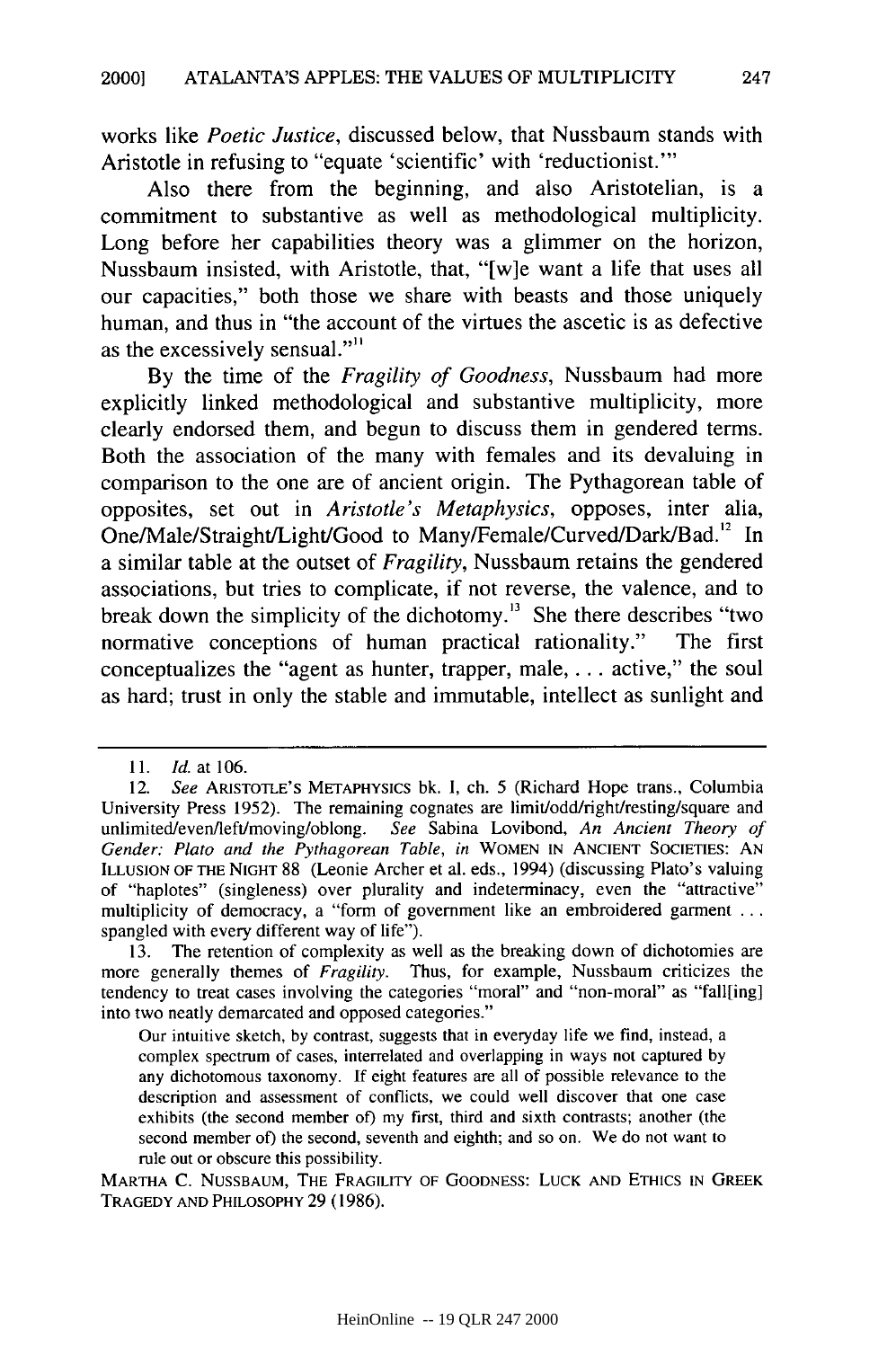the good life as solitary. In the second, the agent is "plant, child, female (or with elements of both male and female)," both active and passive/receptive, with a soft, porous, though definitely structured soul; trust is reposed in the mutable and unstable, intellect is like flowing water and the good life is lived along with friends, loved ones and the community. Nussbaum seeks to add to the Platonic self-sufficiency she criticizes "a kind of human worth that is inseparable from vulnerability, an excellence that is in its nature other-related and social, a rationality whose nature is *not* to attempt to seize, hold, trap, control, in whose values openness, receptivity, and wonder play an important part."<sup>14</sup> She deliberately seeks to accommodate her writing style to the substance she is discussing, eschewing a "'plain,' 'hard' style" and resisting Locke's view that "the rhetorical and emotive elements of style are rather like a woman: amusing and delightful when kept in their place, dangerous and corrupting when permitted to take control."<sup>15</sup>

For the tragic heroes of *Fragility,* single-mindedness, a denial of the multiplicity of their commitments, is the problem, not the solution. Of Creon, Nussbaum says,

He likes things to look straight, and not (as he will finally see them) crooked or turning, fixed and not fluid, single and not plural, commensurate and not incommensurable. By making all values commensurable in terms of a single

<sup>14.</sup> *Id.* at 20. In later work, Nussbaum borrows from Aristophanes's *Clouds* the gendered contrast between a "tough military," hard, manly style of reasoning and learning and the alternative style represented in ancient times by that "seductive softie" Socrates and in the modem academy by "the subversive, the wet, the dangerous woman." *See* Martha C. Nussbaum, *The Softness of Reason: A Classical Case for Gay Studies,* NEW REPUBLIC, July 13, 1992, at 26 [hereinafter Nussbaum, *The Softness of Reason*]. She deplores overemphasis on manly style in the evaluation of potential legal academics. *See* Martha Nussbaum, *Cooking for a Job: The Law School Hiring Process,* 1 **GREEN BAG** 2D 253, 262 (1998) (criticizing tendency of law school job candidates and those who hire them to "think that quickness, glibness, and aggressiveness are virtues, and that reflectiveness, quietness, and uncertainty are vices," with the result that too many are "hired for being 'brave and manly souls, bold and clever in approaching people' [and consequently] put these same qualities into their work"); *cf.* **NUSSBAUM,** supra note 13, at 216 ("Things that at first naturally strike us as ridiculous-for example the name 'Hyacinth Robinson,' which would not get many votes in an election ('Muniment' perhaps would, suggesting a tough defense policy)—are, at the novel's end, to strike us as not only finer, but also braver than the tough things, just as it is braver to be plant, as a man, than a fortification. For a real man *not* to dare to be a flower: *that*, as we must see, is the cowardly thing.").

**<sup>15.</sup>** NUSSBAUM, *supra* note 13, at 16.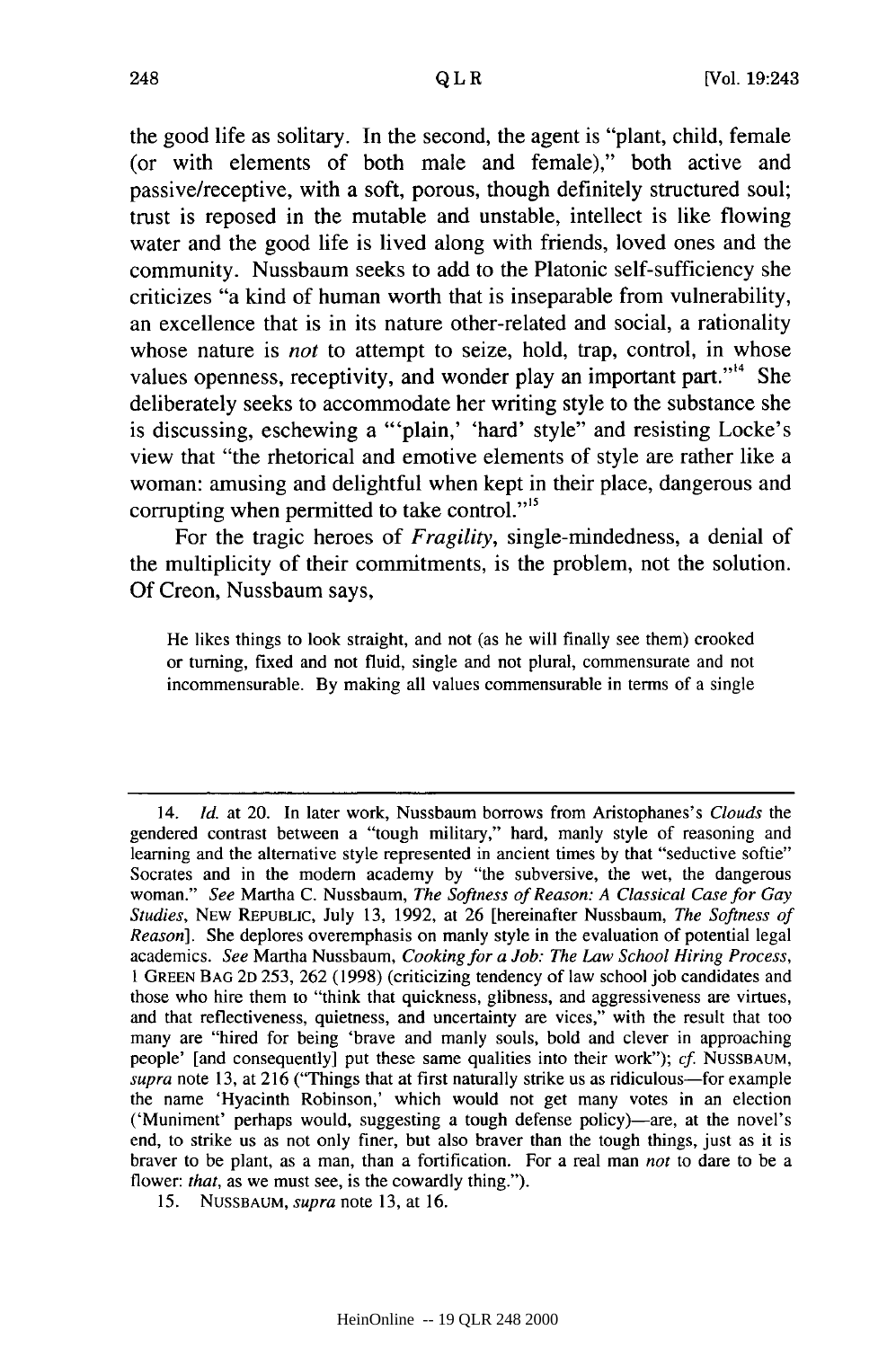coin-he is preoccupied with the image of coinage and profit in ethical matters-Creon achieves singleness, straightness and an apparent stability.<sup>16</sup>

But, "Creon's single-ended conception has prevented him from having an adequate conception of the city—which in the wholeness of its relationships, does not appear to have a single good. Nor does Creon himself manage to sustain the simple view; it does not do justice even to all of his own surviving concerns."<sup>17</sup> The conflicts Agamemnon and Creon try to subdue—those between the claims of family and state—are solved differently by the women in their plays; and even though some of these women, too, attempt an impossible single-mindedness, it may be that in the end they are redeemed, less by the particular choices they make, than by their continuing awareness of the conflict inherent in choosing.'

The images Nussbaum uses to describe reasoning styles in such situations of moral conflict resemble those found in Carol Gilligan's discussion of boys' and girls' approaches to moral dilemmas. Although Gilligan's Jake describes such dilemmas as "like math problems with humans,"<sup>19</sup> Nussbaum is insistent that to be in such a situation of conflict "does not feel like solving a puzzle, where all that is needed is to find the right answer."<sup>20</sup> Rather it is to be, as Gilligan describes it, in the center of a "web of connection":

We reflect on an incident not by subsuming it under a general rule, not by assimilating its features to the terms of an elegant scientific procedure, but by burrowing down into the depths of the particular, ... combining this burrowing with a horizontal drawing of connections .... The Platonic soul will be directed, in its singleness and purity, to ethical objects that are singlenatured and unmixed. ... The Sophoclean soul is more like Heraclitus's image of psuche: a spider sitting in the midst of its web, able to feel and respond to any tug in any part of complicated structure.... The image of

- **19.** CAROL **GILLIGAN, IN A** DIFFERENT **VOICE** 26 (1982).
- 20. NUSSBAUM, *supra* note 13, at 32.

<sup>16.</sup> *Id.* at 58 (citations omitted).

<sup>17.</sup> *Id.* at **61.**

<sup>18.</sup> *See, e.g.,* NUSSBAUM, *supra* note 13, at **66,** 67 ("Antigone remains ready to risk and to sacrifice her ends in a way that is not possible for Creon, given the singleness of his conception of value. There is a complexity in Antigone's virtue.... She dies recanting nothing, but still she is torn by a conflict.... From within her single-minded devotion to the dead, she recognizes the power of these contingent circumstances and yields to them.... This vulnerability in virtue, this ability to acknowledge the world of nature by mourning the constraints that it imposes on virtue, surely contributes to making her the more humanly rational and the richer of the two protagonists: both active and receptive, neither exploiter nor simply victim.").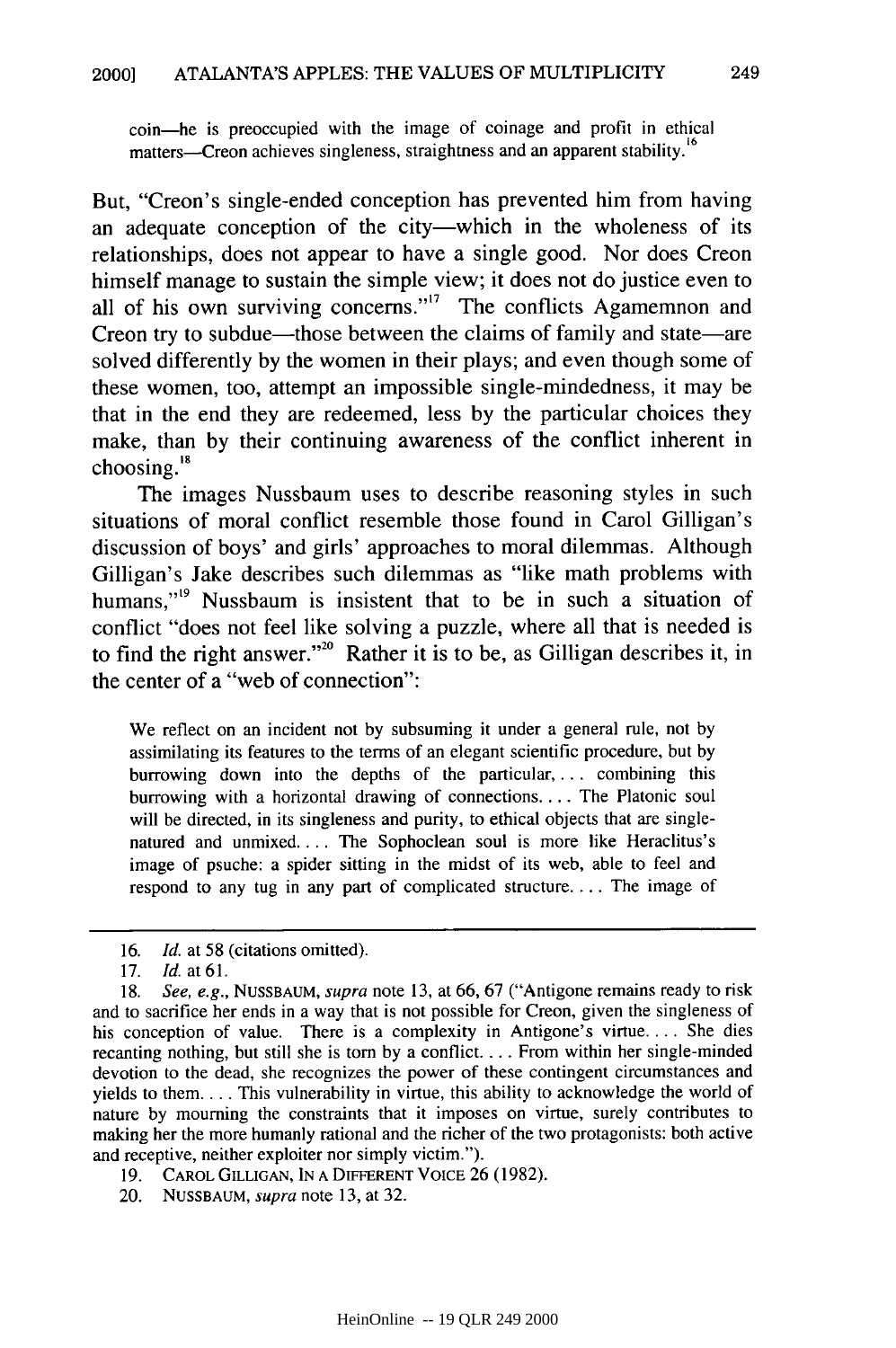learning expressed in this style, like the picture of reading required by it, stresses responsiveness and an attention to complexity; it discourages the search for the simple and, above all, for the reductive.<sup>21</sup>

When she turns her attention to legal scholarship, Nussbaum is quite right to find in the tradition, although not in some contemporary instantiations of it, the multiplicity she values. *Poetic Justice* is her "principled defense of a humanistic and multivalued conception of public rationality that is powerfully exemplified in the common-law tradition" from attack by "the more 'scientific' conceptions of the lawand-economics movement." Nussbaum begins *Poetic Justice* with another rejection of mathematical imagery for moral issues, this one Oliver Wendell Holmes's observation that Aristotle teaches that "life is painting a picture not doing a sum."<sup>22</sup> The gravamen of *Poetic Justice* is that, contrary to the assumptions of this world's Gradgrinds, there is more than "one thing needful."

In addition to criticizing those, like Posner and Plato, who, in her view mistakenly, seek (or worse, claim to have found) a single metric, Nussbaum praises those, from Aristotle on down, whose writing acknowledges complexity and values multiplicity.<sup>23</sup> Very often, the writing that does this to Nussbaum's satisfaction is literature or commentary thereon. Thus, she praises Wayne Booth for "sensibly insist[ing] that there are many good things for literature to do and be just as there are many good things in human lives."<sup>24</sup> But she does not endorse wholesale all praise of multiplicity; characteristically, she distinguishes among them. "Complex" is a word she uses often, usually, though not always, with approbation.<sup>25</sup> Nussbaum strongly

<sup>21.</sup> NUSSBAUM, supra note 13, at 69; *Cf* **GILLIGAN,** supra note 19, at 37-38 ("Again, Jake constructs the dilemma as a mathematical equation, deriving a formula that guides the solution: one-fourth to others, three-fourths to yourself.... To [Amy], responsibility signifies response, an extension rather than a limitation of action.").

<sup>22.</sup> THE ESSENTIAL HOLMES 58 (Richard A. Posner ed., 1992).

<sup>23.</sup> See, e.g., Nussbaum, *The Softness of Reason, supra* note 14, at 26 (describing liberal education as committed to the idea that "we live in a world that is complex and various, that has a history of still greater complexity-and that in order to be good citizens in such a world, we must take [sic] ourselves competent in that complexity, able to grapple with that variety and historical many-sidedness").

<sup>24.</sup> Martha C. Nussbaum, *Reading for Life,* 1 YALE J.L. & **HUMAN.** 158, 169 (1988).

<sup>25.</sup> Consider, for example, the Booth review, which uses variants of the word 5 times in 4 pages (168-71) and again 3 times in a single page (175), together with numerous variants of "richer" and "fuller" contrasted with "limited," "narrow," "minimal," "abstract," "schematic," "rigid" and "overly simple." *Id.* at 169.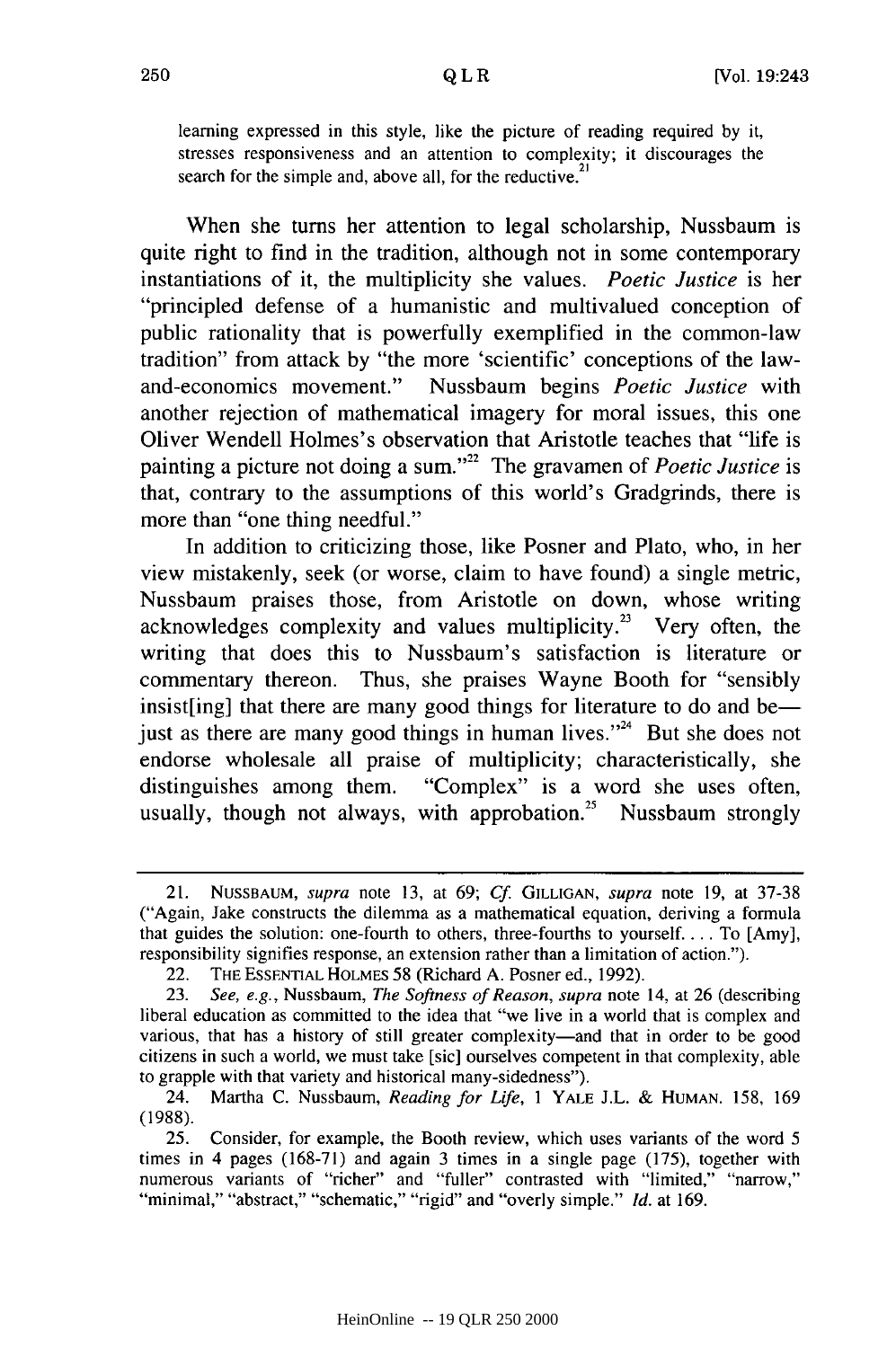defends universalism against cultural relativism, which one might initially suppose reduces to a defense of the one over the many. But, to the contrary, according to Nussbaum, "One crucial step in defending a universalist project is to point to the variety within groups, cultures and traditions.... [T]raditions are not monoliths. Any living culture contains plurality and argument."<sup>26</sup>

**I** do not mean to suggest either that Nussbaum's work categorically privileges the many over the one, or that anyone else should do so. To do so would be to engage in the paradox of making of the many the one. But what Nussbaum does and what we all should do more often is to resist an artificial singleness when matters are multiple and complex.<sup>27</sup>

Nor do **I** mean to suggest all of Nussbaum's multiple specifications are of a piece. Sometimes, Nussbaum is giving multiple examples of the same phenomenon, sometimes distinguishing the items specified, sometimes listing multiple characteristics of a single thing, sometimes offering a non-exhaustive list of related things. Part of what is remarkable in each case, however, is the comparatively high number she chooses—five or seven more often than two or three.<sup>28</sup> Moreover,

<sup>26.</sup> MARTHA CRAVEN NUSSBAUM, SEX AND SOCIAL **JUSTICE** 12 (1999) [hereinafter NUSSBAUM, SEX]; see *id.* at 14 ("[N]orms are plural and people are devious. Even in societies that nourish problematic roles for men and women, real men and women can also find spaces to subvert those conventions, resourcefully finding possibilities for love and joy."); *id.* at 15 ("[O]ne dividend of thinking about feminism internationally is that one comes to see the many different ways in which children have been cared for with good results."); Martha C. Nussbaum, *Aristotle, Feminism, and Needs for Functioning,* 70 TEX. L. REV. 1019, 1024 (1992) [hereinafter Nussbaum, *Aristotle]* (urging greater attention to Aristotle's emphasis on being "particularistic without being in the least relativistic").

<sup>27.</sup> *See, e.g.,* MARTHA C. NUSSBAUM, LOVE'S **KNOWLEDGE** 207 (1990) ("For if you are going to see life as it is, you have to be willing to be perplexed, to see its mystery and complexity; consoling simplification brings dullness of vision."); Martha C. Nussbaum, *The Use and Abuse of Philosophy in Legal Education,* 45 STAN. L. REV. 1627, 1640 (1993) [hereinafter Nussbaum, *Use and Abuse]* (connecting philosopher Judith Jarvis Thomson's frustration with her Yale Law students' resistance to recognizing "how complicated and messy the issues really are" with "what is most aggravating about Socrates to the busy professionals he encounters **[-]** that he will not let things reach a neat conclusion.").

<sup>28.</sup> *See, e.g.,* NUSSBAUM, SEX, *supra* note 26, at 216 ("I suggest that at least the following seven notions are involved in that idea [of treating as an object]: 1. Instrumentality ... 2. Denial of autonomy ... 3. Inertness ... 4. Fungibility ... 5. Violability ... 6. Ownership ... 7. Denial of subjectivity .... [T]hinking for a **bit...** will help us see that these seven features are commonly present and distinct from one another."); NUSSBAUM, SEX, *supra* note 26, at 6 ("The feminism defended here has five salient features: It is internationalist, humanist, liberal, concerned with the social shaping of preferences and desire and, finally, concerned with sympathetic understanding."); Nussbaum, *Aristotle, supra* note 26, at 1020 ("I shall offer a brief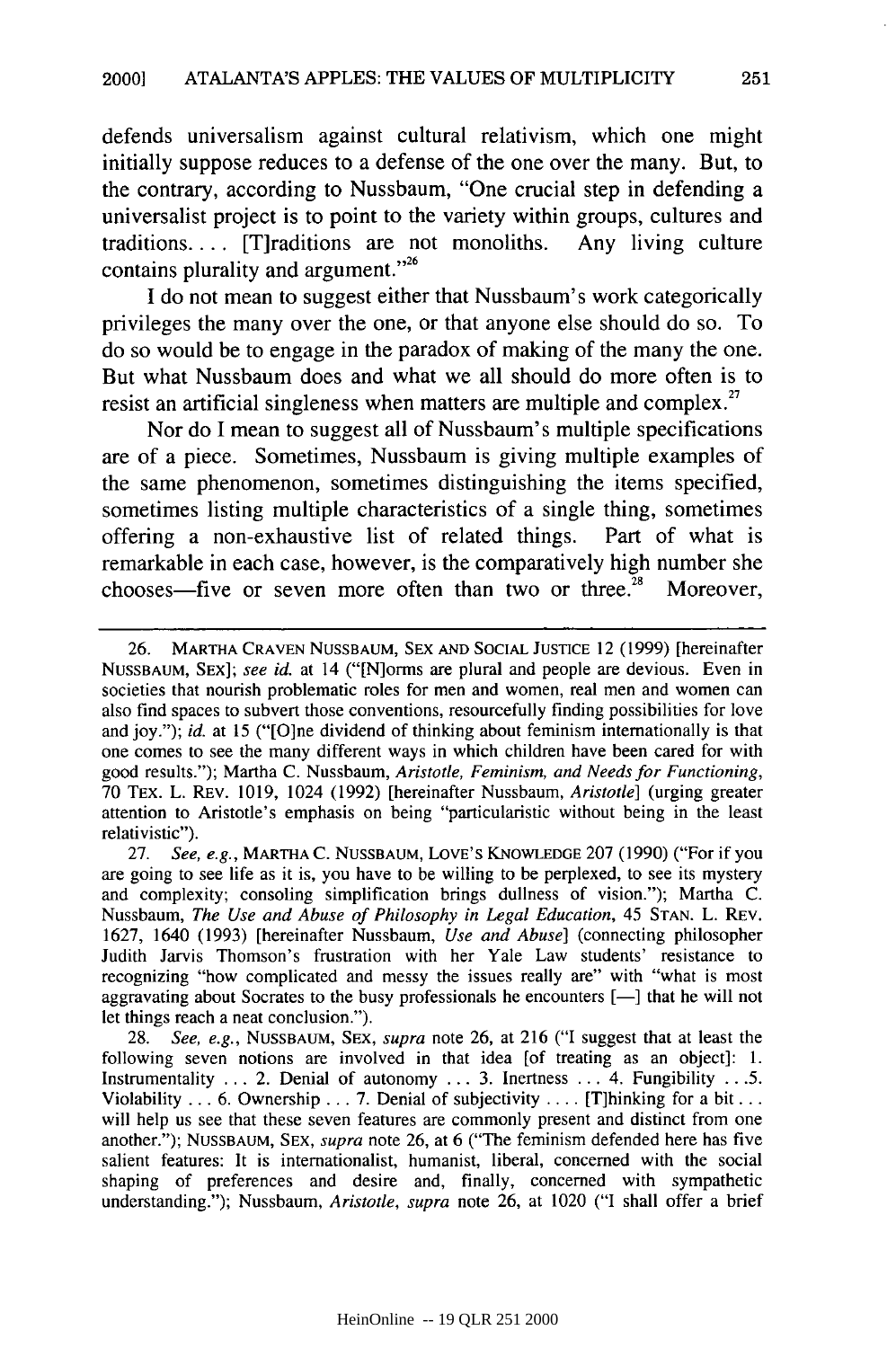though this sort of parsing, of fine distinctions, is not foreign to the analytic tradition, in Nussbaum's hands it is far more likely to take the form both/and than either/or.<sup>29</sup>

Legal scholarship has been polyvalent in a different sort of waypolyphonic rather than symphonic or harmonic.<sup>30</sup> Text does not dominate the gloss, but is in a more complex relationship with it—more than one thing is going on at a time. Footnotes in legal scholarship and judicial opinions are not just the handmaids to the text, as they tend to be in philosophic or economic scholarship, but establish an independent dialogue with it, as they have done since at least the days of the medieval glossators. Some of the best points in opinion writing and scholarship emerge from footnotes, such as the notorious footnote four of *Carolene Products,* from which much of modem equal protection law can be built. Numerous writers on feminist jurisprudence have asked "Is the Law Male?" $3$ <sup>1</sup> Given its embrace of multiplicity, not only in the

account of five ways in which Aristotle seems to make a potential contribution to feminist thought."); Martha C. Nussbaum, *Flawed Foundations: The Philosophical Critique of (a Particular Type of) Economics,* 64 U. **CHI.** L. REV. 1197, 1198 (1997) ("Let me now, however, turn to seven issues less frequently discussed where the same problem, I believe, obtains: powerful philosophical arguments that cast doubt on current foundations are being ignored"); Martha C. Nussbaum, *"Only Grey Matter"? Richard Posner's Cost Benefit Analysis of Sex,* 59 U. **CHI.** L. REV. 1689, 1698-99 (1992) ("Accounts of sexual activity take, it seems, at least four different forms. First descriptive accounts .... Second explanatory accounts .... Third normative accounts.... Finally, ... legal accounts... ."); Martha C. Nussbaum, *Religion and Women's Human Rights, in* RELIGION **AND** CONTEMPORARY LiBERALISM 93, 94 (Paul Weithman ed., 1997) ("Apart from law, influential religious discourse in many parts of the world threatens the bodily integrity and equal dignity of persons—and sometimes, even, their equal liberty of worship. Consider the following seven examples."). The point is not so much that eight is enough, but that sometimes no fewer than eight will be enough.

29. To complicate Cass Sunstein's assertion in his paper for this conference, *On Philosophy and Economics,* that philosophers complicate, it is important to distinguish between splitting and clumping complication, drawing ever finer lines in identifying the single end is different from adding further components.

30. As Dorothy Sayers points up when she has her fictional detectives Peter Wimsey and Harriet Vane discuss their budding romantic relationship as a question of musical style, this musical metaphor is also gendered and also has sexual overtones. *See* DOROTHY SAYERS, **GAUDY NIGHT** (1936) ("Peter, what did you mean when you said that anybody could have the harmony if they would leave us the counterpoint?" **"Why,** .... that I like my music polyphonic. If you think I meant anything else, you know what I meant." "Polyphonic music takes a lot of playing. You've got to be more than a fiddler. It needs a musician." "In this case, two fiddlers, both musicicans." "I'm not much of a musician, Peter." "As they used to say in my youth, 'All girls should learn a little music-enough to play a simple accompaniment.' I admit that Bach isn't a matter of an autocratic virtuoso and a meek accompanist. But do you want to be either?").

31. Title of Symposium in 69 CHI.-KENT L. REV. (1993).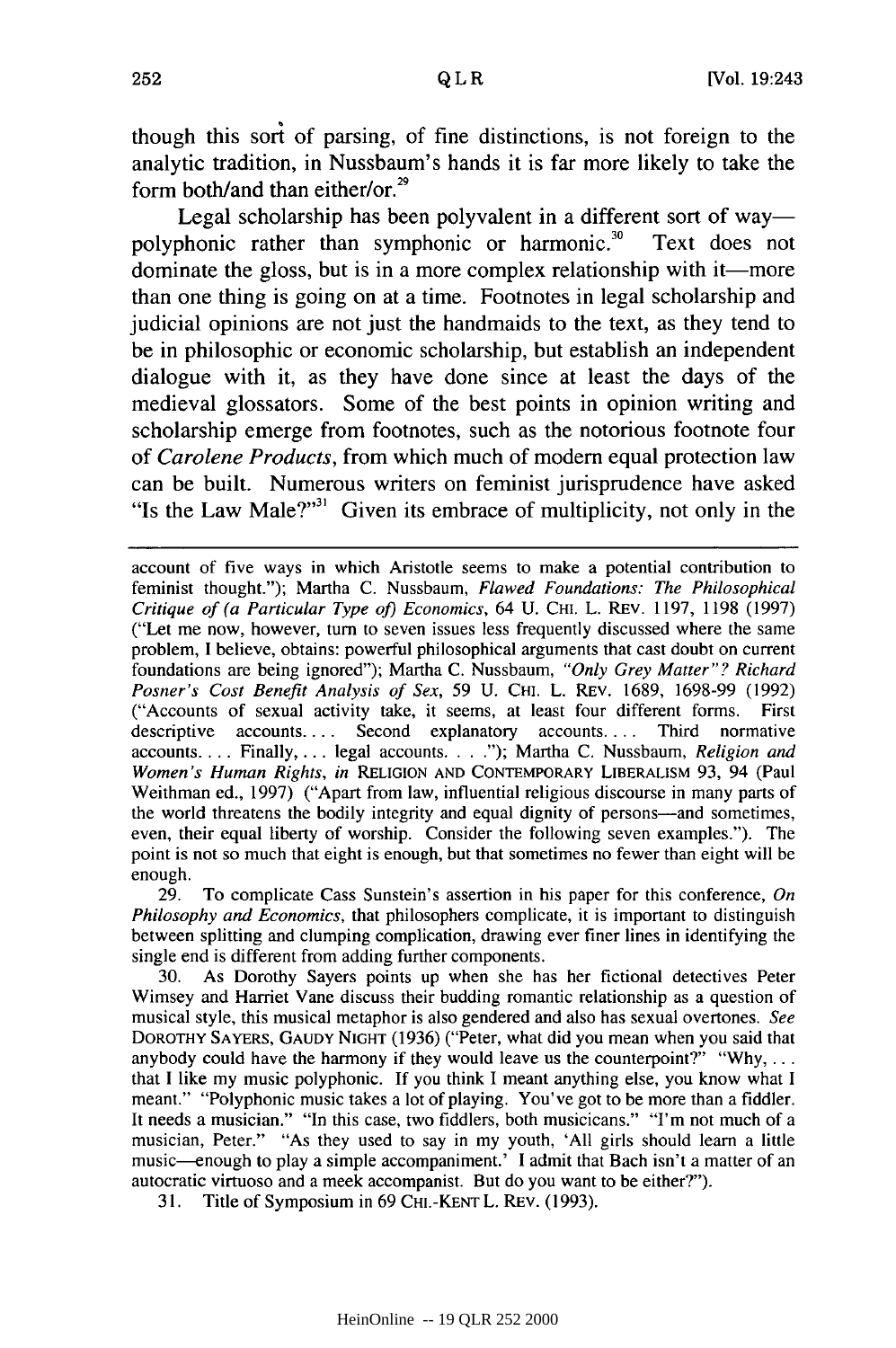relation of footnotes to text, but also of majority to dissenting opinions, $32$ its attention to complexity and rich detail, perhaps one should also ask, "Is the (common) law female?"

And, although valuing multiplicity may be a methodological hallmark of the common law, attention to a multiplicity of ends is part of the civil law as well. Consider, for example, the notion that the corporation should not be single-mindedly devoted to maximizing the interests of its stockholders, but should rather be responsive to the interests of a multiplicity of constituencies, including its employees, its customers and the inhabitants of the places in which it does business. One could see this notion as deriving from a feminine ethic of care, or from a European communitarian ethic, given that this is what German corporations already are required to do.

The association of the one with males and the many with females has long been a feature of analysis in a variety of disciplines. For example, art historian Kenneth Clark borrows a line from H.G. Wells in distinguishing those religions, like Roman Catholicism and the religions of ancient Egypt, Mesopotamia, and India-"stabilizing, comprehensive religions... [that] gave the female principle of creation at least as much importance as the male, and wouldn't have taken seriously a philosophy that failed to include them both"-from "the more aggressive, nomadic," more rigorously monotheistic, abstract and iconoclastic religions of "Israel, Islam, the protestant North [which] conceived their gods as male."<sup>33</sup> Distinguishing masculine from feminine elements in music, at least in part based on affinity for the one or the many, has become a cottage industry in musicology. <sup>34</sup>

I am deeply suspicious of any reductionist effort to attribute to sex styles of thought. Although in recent years feminist epistemologists have been among those investigating gendered reasoning styles,  $35$  it is

<sup>32.</sup> Compare, for example, the unanimous, anonymous opinions of the European Court of Justice.

<sup>33.</sup> **KENNETH** CLARK, CIVILISATION **177** (1969).

<sup>34.</sup> *See, e.g.,* **SUSAN** MCCLARY, **FEMININE ENDINGS:** Music, **GENDER AND SEXUALITY** (1991); Leo Treitler, *Gender and Other Dualities in Music History, in* **MUSICOLOGY AND** DIFFERENCE: **GENDER AND** SEXUALITY **IN MUSIC** SCHOLARSHIP 23 (Ruth A. Solie ed., 1993); *cf.* HENRY **JAMES, THE** PRINCESS **CASSAMASSIMA** (1968), *quoted in* Nussbaum, *Use and Abuse, supra* note 27, at 208 ("Humanity, in his scheme, was classified and divided with a truly German thoroughness and altogether of course from the point of view of the revolution.... He treated all things, persons, institutions, and ideas as so many notes in his great symphonic massacre.").

<sup>35.</sup> See, for example, Lorraine Code's discussion of analyses of the reasoning styles of three female scientists in LORRAINE **CODE,** WHAT **CAN SHE** KNOw?: FEMINIST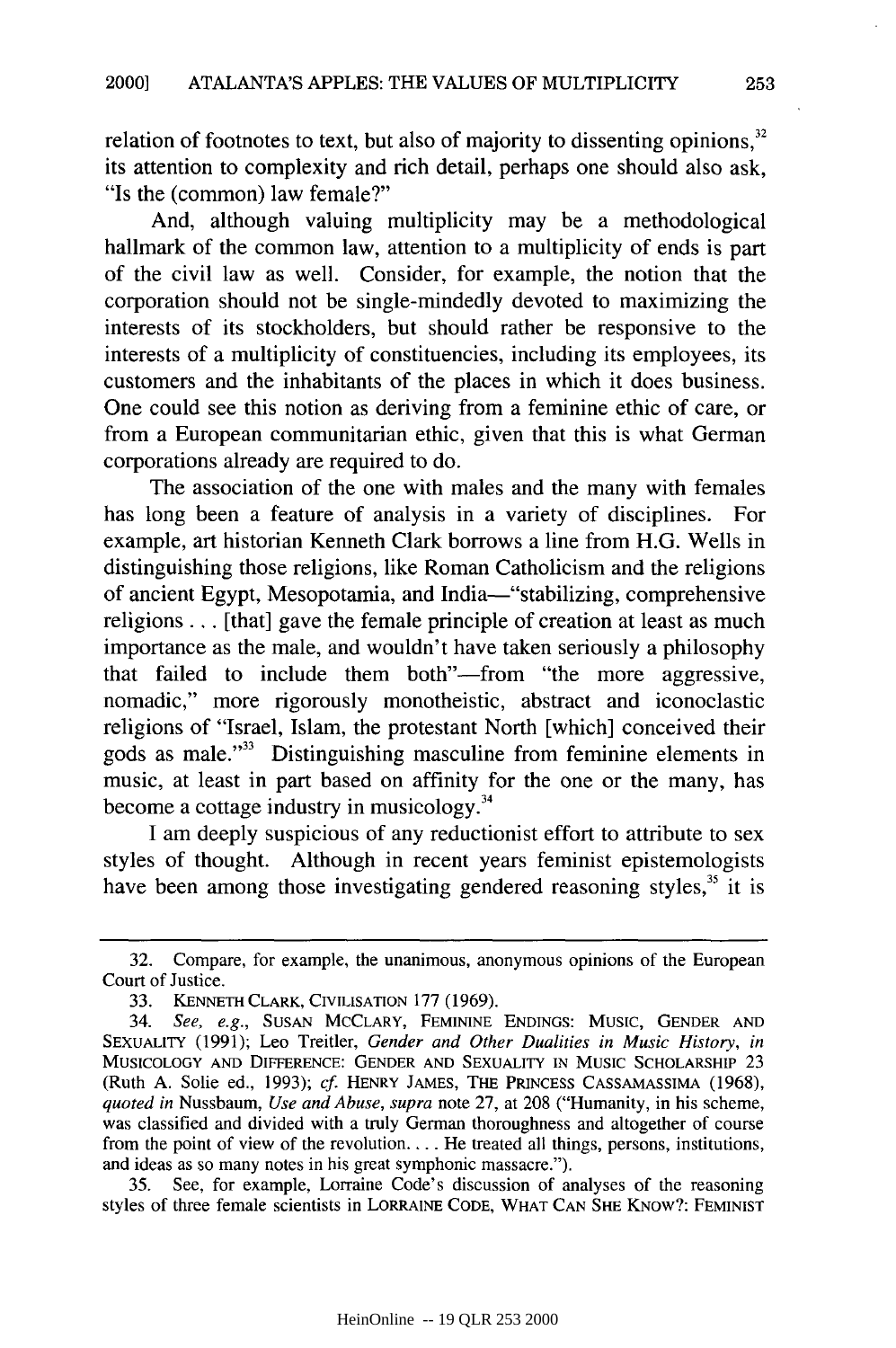important to bear in mind that it is not generally in the first instance feminists or proponents of these alternative styles of thought or work who have identified them with women and the feminine. From at least the days of the Pythagorean table, denigrators of women and opponents of methods they called feminine associated these methods with women or gendered them. This puts me on far more comfortable and familiar ground—defending the conventionally feminine<sup>36</sup> from deprecation without conceding that it need be linked to biological sex.<sup>37</sup>

Isn't this disaggregating of gender from sex particularly difficult to do when I begin with the metaphor of multiple orgasms, a metaphor with its roots in biology? Am I not at risk of approaching the sort of vulgar sociobiology I ordinarily deplore?<sup>38</sup> Such sociobiology sometimes traces women's affinity for multiplicity to the savannah, where their work of gathering and childcare was always multiplicitous, as contrasted with males' more single-minded focus in hunting. Sometimes it traces this affinity to the brain, where the two hemispheres are said to be more closely connected in women than in men.<sup>39</sup> Am I not also coming dangerously close to suggesting that the one and the many are essentially written on the male and female body? $40$ 

37. *See, e.g.,* Mary Anne Case, *Two Cheers for Cheerleading: The Noisy Integration of VMI and the Quiet Success of Virginia Women in Leadership,* 1999 U. CHI. **LEGAL** F. 247 (2000); Mary Anne C. Case, *Disaggregating Gender from Sex and Sexual Orientation or the Effeminate Man in the Law and Feminist Jurisprudence,* 105 YALE L.J. 1 (1995).

38. *See* Mary Anne Case, *Of Richard Epstein and Other Radical Feminists,* 18 HARV. J.L. & **PUB.** POL'Y 369, 374-75 (1995).

39. *See, e.g.,* DEBORAH **BLUM, SEX ON** THE BRAIN: THE BIOLOGICAL DIFFERENCES **BETWEEN MEN AND** WOMEN 47 (1997). If the association of multiplicity with females had not predated these findings concerning brain structure, exactly the opposite construction could have been placed on them-sociobiologists might have argued that the male brain, more sharply divided into two hemispheres inclined males toward multiplicity while the more unified female brain inclined females to single-mindedness.

40. *Cf* Luce Irigaray, *This Sex Which Is Not One, in* **PHtLosoPHY AND** SEX 549 (Robert B. Baker et. al. eds., Claudia Reeger trans., 1998) ("A woman 'touches herself constantly without anyone being able to forbid her to do so [(Except perhaps through female genital mutilation, whose more extreme "pharaonic" forms involve, the removal,

THEORY **AND** THE CONSTRUCTION OF **KNOWLEDGE** 150-60 (1991), particularly her discussion of Evelyn Keller's emphasis on Barbara McClintock's sense that "differences and idiosyncrasies in her specimens are theoretically fascinating and revealing, not frustrating." *Id.* at 151.

<sup>36.</sup> I do not mean to suggest that multiplicity is only coded feminine. In his paper for this conference, Sunstein argues that economists simplify, philosophers complicate. As Nussbaum herself argues, literature may complicate even further when compared to philosophy. At least as many of the people who asked me what my claim was and looked askance when I replied I had several were philosophers as were economists.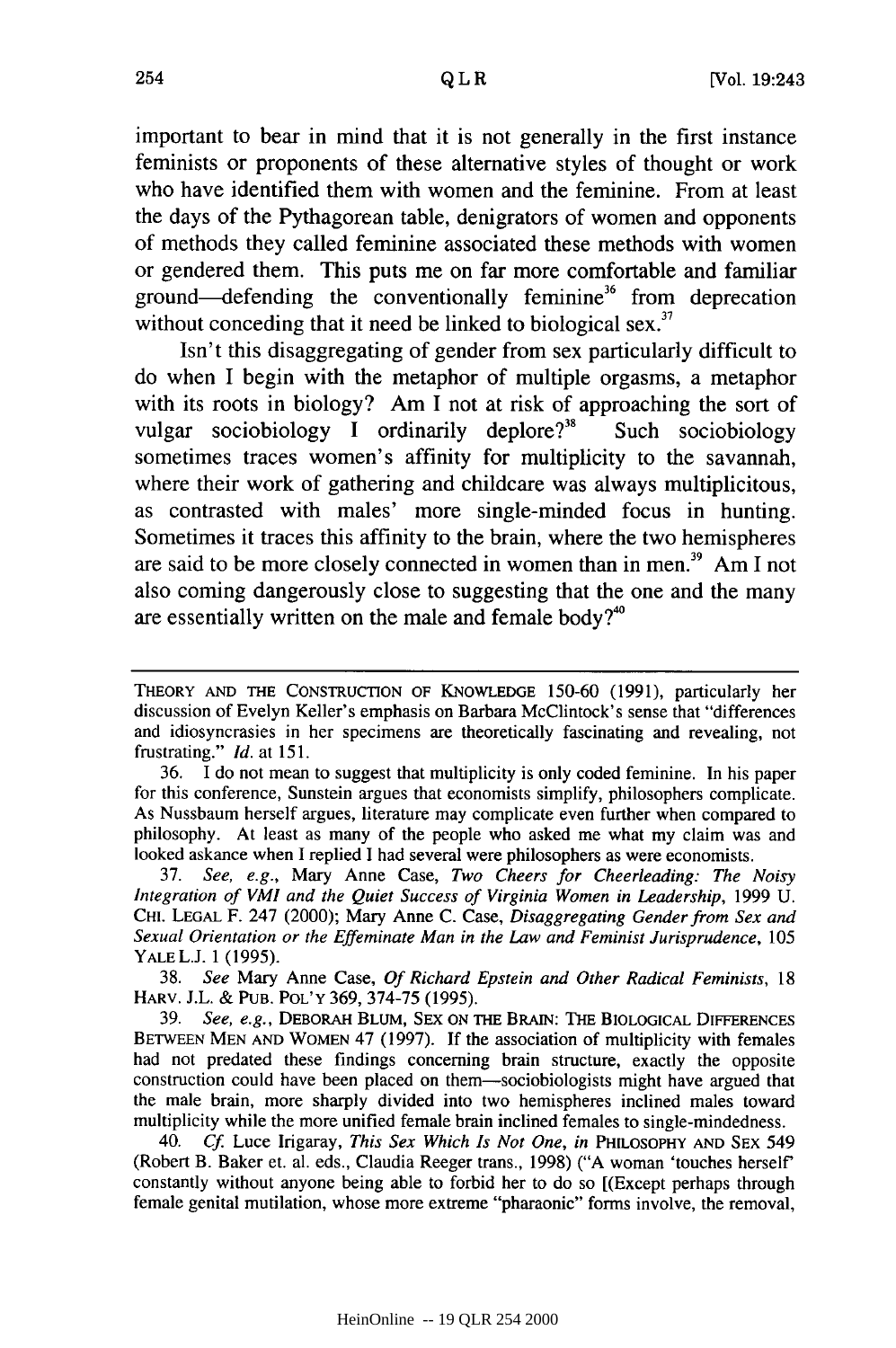I hope not. Even when it comes literally to sex, associating multiplicity exclusively with females unacceptably stereotypes both male and female sexuality: some males are sexually multivalent and polycentric in their centers of pleasure and some females are more focused." More broadly in the intellectual context, plenty of women write single orgasm scholarship and plenty of men engage in multiplicity. But, unfortunately, as is the case with so many things gendered feminine in our society, multiple orgasm scholarship, even when undeniably well done, may tend to be devalued in comparison with more "masculine" single orgasm scholarship. Consider the work of Amartya Sen, who collaborated with Martha Nussbaum in work on capabilities. Sen was awarded the 1998 Nobel prize in economics, but in a recent review of his work, Fareed Zakaria described him as "an odd choice" for this prize because Sen was "not associated with a single grand idea" but rather with "big, messy questions" across "a range of topics, even disciplines." Zakaria is here manifesting the all too common prejudice in favor of single orgasm scholarship, which he calls the quest for a "killer theorem." Although Zakaria praises Sen's latest book as "rich" (a positive quality associated with multiplicity), he ends by criticizing the book's "discursive and diffuse quality," which "makes one long for a killer theorem."<sup>42</sup>

42. Fareed Zakaria, *Beyond Money,* N.Y. TIMES BOOK REVIEW, Nov. 28, 1999, at 14 (reviewing Amartya Sen's *Development as Freedom).*

not only of the clitoris, but of the labia.)], for her sex is composed of two lips which embrace continually. Thus, within herself, she is already two-but not divisible into ones-who stimulate each other. ... [H]er pleasure is denied by a civilization that privileges phallomorphism. The value accorded the only definable form excludes the form involved in female autoeroticism. The ONE of form, the individual sex, proper name, literal meaning—supersedes, by spreading apart and dividing, this touching of AT LEAST TWO (lips) which keep woman in contact with herself... Whence the mystery that she represents in a culture that claims to enumerate everything, cipher everything by units, inventory everything by individualities.... We could go on and on--but perhaps we should return to the repressed female imaginary. Thus woman does not have a sex. Her sexuality, always at least double, is in fact PLURAL. Plural as culture now wishes to be plural? Plural as the manner in which current texts are written, with very little knowledge of the censorship from which they arise? ... [O]ne can say that the geography of her pleasure is much more diversified, more multiple in its differences, more complex, more subtle, than is imagined-in an imaginary centered a bit too much on one and the same.").

<sup>41.</sup> Indeed, some forms of multiplicity may have been imposed on women, for example by Freud and other male theorists who insisted that vaginal and clitoral orgasms are fundamentally different rather than reducible to a single metric. *See, e.g.,* Anne Koedt, *The Myth of the Vaginal Orgasm,* in LIBERATION Now: WRITINGS FROM THE WOMEN'S LIBERATION MOVEMENT (1971).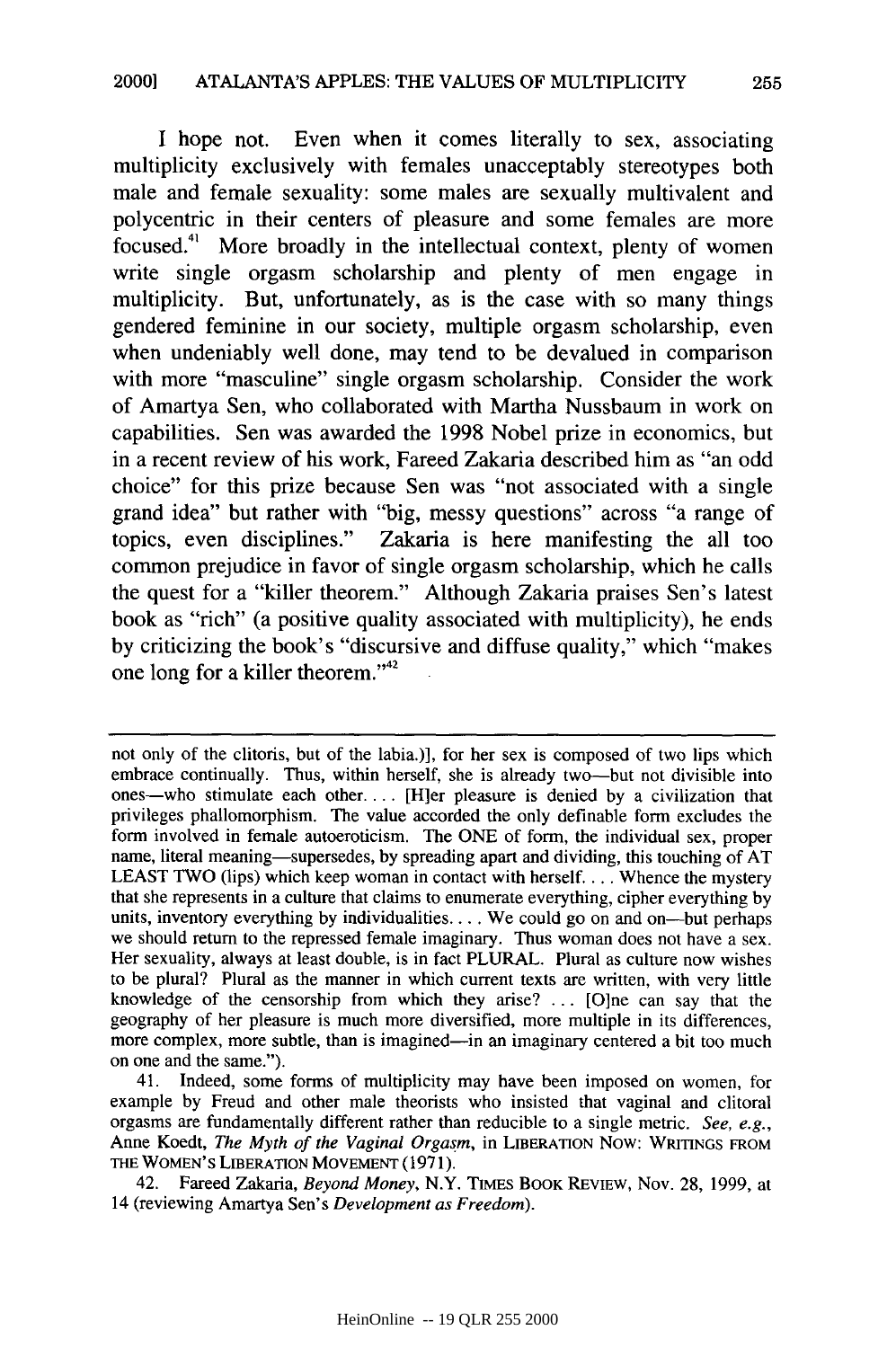Martha Nussbaum frequently uses mythological stories as parables-Hephaistos's golden automatons to introduce *Cloning,* Siva's detachable penis to illustrate the social construction of sexuality in *Sex, Preference, and Family,* for example. I shall end this essay with a similar parable, using the myth of Atalanta to illustrate some of the values of multiplicity.<sup>43</sup> Exposed as a child, Atalanta is brought up able to hunt, run and fight with the best of men. Of her exploits, the one on which I wish to focus is her insistence that she will marry only a man who can beat her in a footrace.<sup>44</sup> After many men lose such a race (and, in consequence, their heads), one suitor prays to Aphrodite for assistance. The goddess offers him three golden apples, which she advises him to drop at critical points in the race. As Aphrodite intended, Atalanta turns aside to collect the three apples, slowing down enough to lose the race.

There are many different ways to read the story of Atalanta from a feminist perspective. An early generation of sameness feminists admired a woman who could beat men at their own game quite literally, perhaps also one who gloried in her independence from men. Atalanta then became a cautionary tale—did she throw the race for love,<sup>45</sup> would women always compromise to please men, to make them look good or because they feared success? Does Atalanta show that women can't compete with men, or at least can't win in sustained competition? Is Atalanta the mythological version of the filly Ruffian, used by Phyllis Shlafly as an example of the cost of female hubris? Ruffian, perhaps the greatest filly of all time, was undefeated until, in a match race with 1975 Kentucky Derby winner Foolish Pleasure, she broke her leg "racing on the lead," and had to be euthanized.<sup>46</sup>

<sup>43.</sup> I mean this imitation to be the sincerest form of flattery. I do not, however, mean to suggest that Nussbaum *is* Atalanta, notwithstanding that they both run fast.

<sup>44.</sup> For details of the myth, see, for example, Judith M. Barringer, *Atalanta as Model: The Hunter and the Hunted,* 15 CLASSICAL ANTIQUITY 48, 71 (1996).

<sup>45.</sup> This is the interpretation suggested by Ovid, who describes her, on first seeing her ultimately victorious suitor, torn "betwixt her desire to conquer and to be conquered." OVID, METAMORPHOSES bk. X, at 610, *quoted in* Reet A. Howell & Maxwell L. Howell, *The Atalanta Legend in Art and Literature,* 16 J. SPORT HISTORY 127, 134 (1989).

<sup>46.</sup> I should note that I regularly use the story of Ruffian as a parable with a different moral than Shlafly's, in comforting law students devastated by mediocre first semester first year grades. It has seemed to me since I was a student at the Harvard Law School that those students most severely affected by such grades have in common with Ruffian the unfamiliarity of being in the middle of the pack. Like Ruffian, they come to the race undefeated, at the top of every class they've ever been in, and, faced with the unfamiliar sensation of others running alongside, they are at risk of destroying